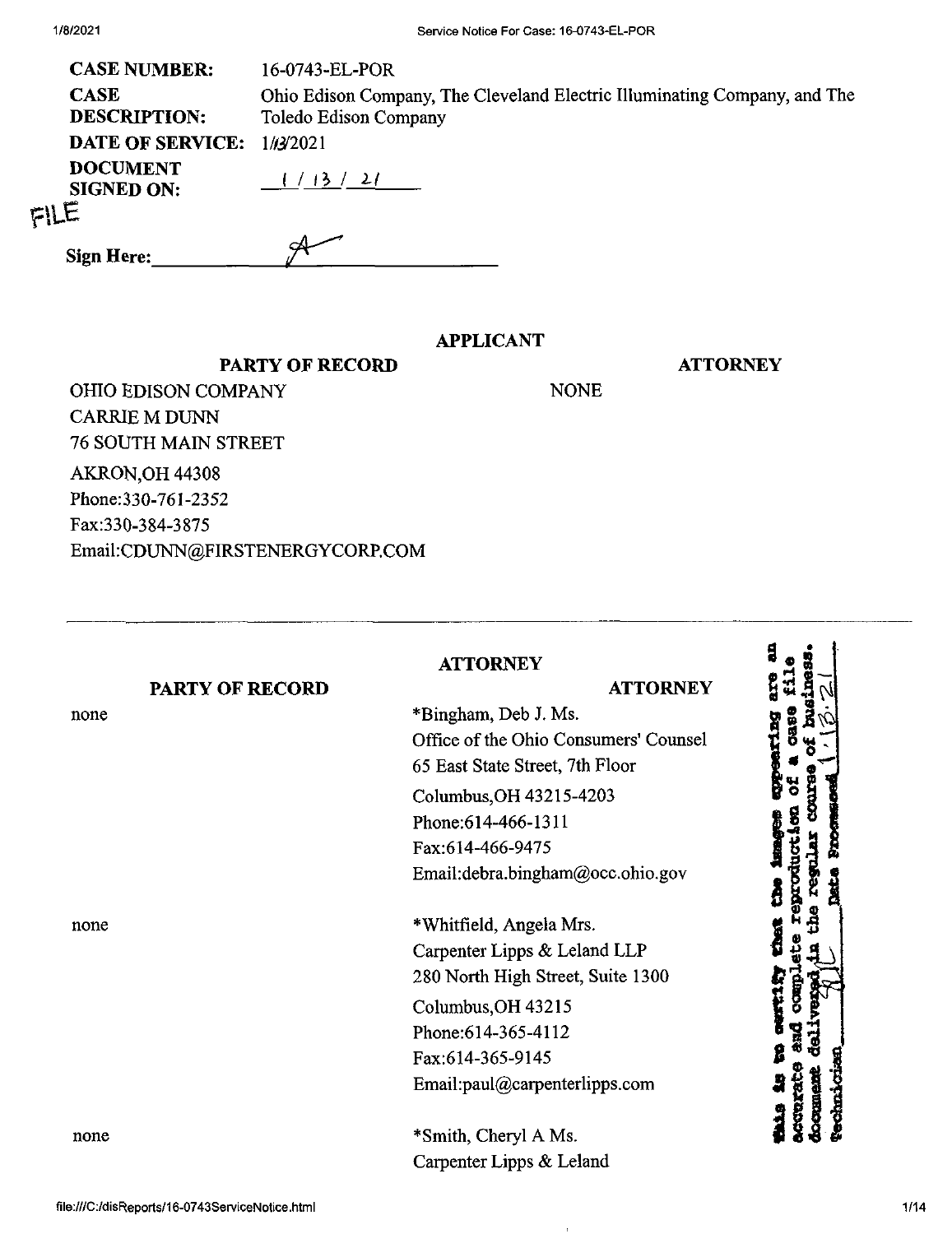| 1/8/2021 | Service Notice For Case: 16-0743-EL-POR |
|----------|-----------------------------------------|
|          | 280 N. High Street                      |
|          | Suite 1300                              |
|          | Columbus, OH 43081                      |
|          | Phone:614-365-4100                      |
|          | Fax:614-365-9145                        |
|          | Email:smith@carpenterlipps.com          |
| none     | PARRAM, DEVIN D MR.                     |
|          | <b>BRICKER AND ECKLER LLP</b>           |
|          | 100 SOUTH THIRD STREET                  |
|          | COLUMBUS, OH 43215                      |
|          | Phone: 614-227-                         |
|          | Email:DPARRAM@BRICKER.COM               |
| none     | *Parram, Devin D. Mr.                   |
|          | <b>Bricker and Eckler</b>               |
|          | 100 South Third Street                  |
|          | Columbus, OH 43215                      |
|          | Phone: 614-227-2300                     |
|          | Fax:614-227-2390                        |
|          | Email:dparram@bricker.com               |
| none     | *Gladman, Michael R.                    |
|          | Jones Day                               |
|          | 325 John H. McConnell Blvd.             |
|          | Suite 600                               |
|          | Columbus, OH 43215                      |
|          | Phone: 614-281-3865                     |
|          | Fax:614-461-4198                        |
|          | Email:mrgladman@jonesday.com            |
| none     | *Lyons, Shaun P Mr.                     |
|          | Carpenter Lipps and Leland              |
|          | 280 N. High St                          |
|          | Ste. 1300                               |
|          | Columbus, OH 43215                      |
|          | Phone: (614) 515-3681                   |
|          | Email:LYONS@CARPENTERLIPPS.COM          |
| none     | *Allwein, Christopher J. Mr.            |
|          | Kegler Brown Hill & Ritter, LPA         |
|          | 65 East State Street                    |
|          | Suite 1800                              |
|          | Columbus, OH 43215                      |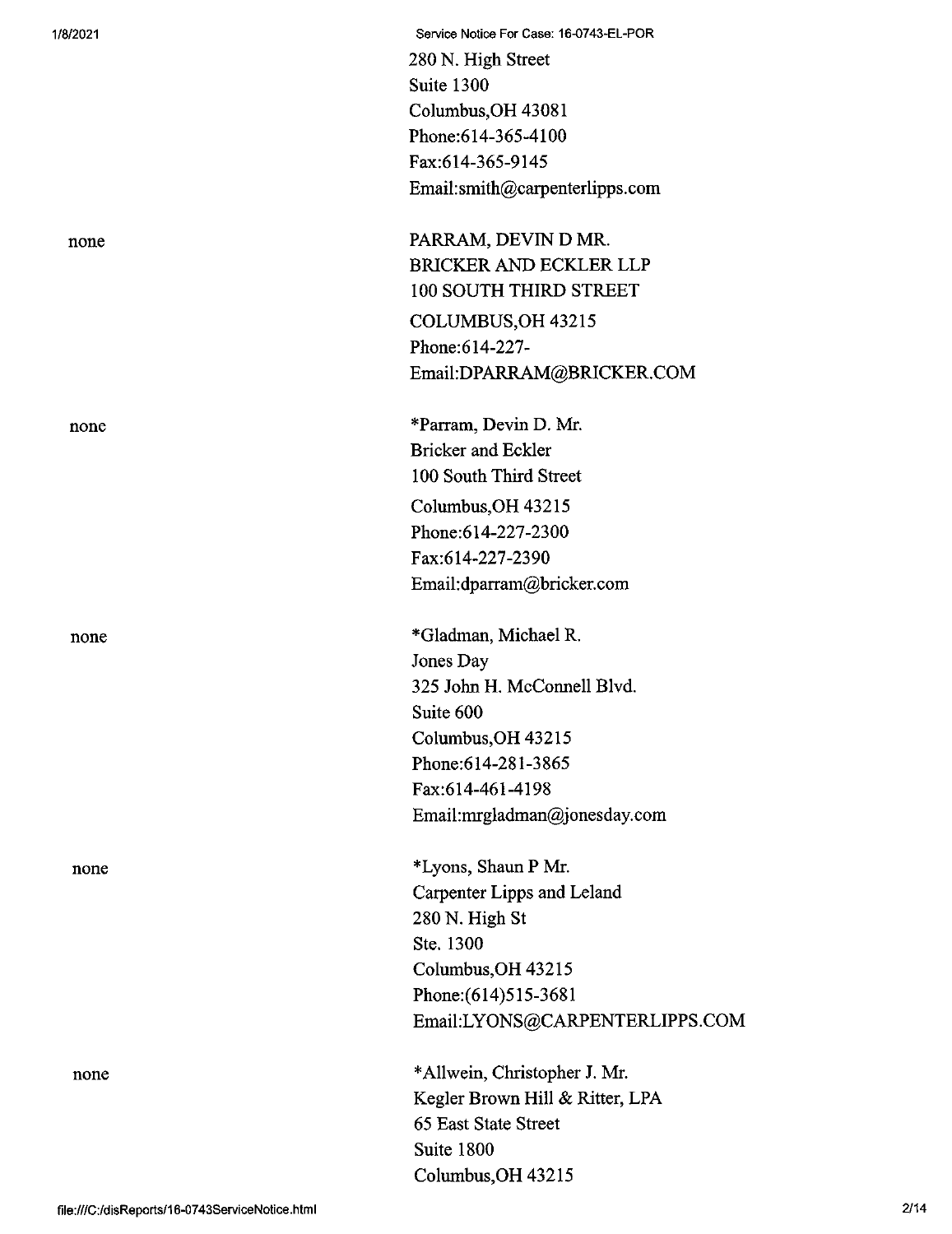| 1/8/2021 | Service Notice For Case: 16-0743-EL-POR |
|----------|-----------------------------------------|
|          | Phone: (614) 462-5400                   |
|          | Fax:614-464-2634                        |
|          | Email:callwein@keglerbrown.com          |
| none     | *Wolfe, Robert Mr.                      |
|          | <b>PUCO</b>                             |
|          | 180 E. Broad St                         |
|          | Columbus, OH 43215                      |
|          | Phone: (614) 644-7691                   |
|          | Email:Robert.Wolfe@puco.ohio.gov        |
| none     | *Eckert, Joshua R. Mr.                  |
|          | <b>FirstEnergy Service Company</b>      |
|          | 300 Madison Avenue                      |
|          | Morristown, NJ 07962                    |
|          | Phone: (973) 401-8838                   |
|          | Email:jeckert@firstenergycorp.com       |
| none     | *Hays, Thomas R. Mr.                    |
|          | 8355 ISLAND LN                          |
|          | MAINESVILLE, OH 45039-9537              |
|          | Phone: (419)410-7069                    |
|          | Email:trhayslaw@gmail.com               |
| none     | *Endris, Robert M Mr                    |
|          | <b>FirstEnergy Corp</b>                 |
|          | 76 S Main St                            |
|          | <b>Akron, OH 44308</b>                  |
|          | Phone: 330-384-5728                     |
|          | Fax:330-384-3875                        |
|          | Email:rendris@firstenergycorp.com       |
| none     | *Orahood, Teresa                        |
|          | Bricker & Eckler LLP                    |
|          | 100 South Third Street                  |
|          | Columbus, OH 43215-4291                 |
|          | Phone: (614) 227-4821                   |
|          | Fax: (614) 227-2390                     |
|          | Email:torahood@bricker.com              |
| none     | *Dove, Robert Mr.                       |
|          | KEGLER BROWN HILL RITTER CO LPA         |
|          | <b>65 E. STATE STREET</b>               |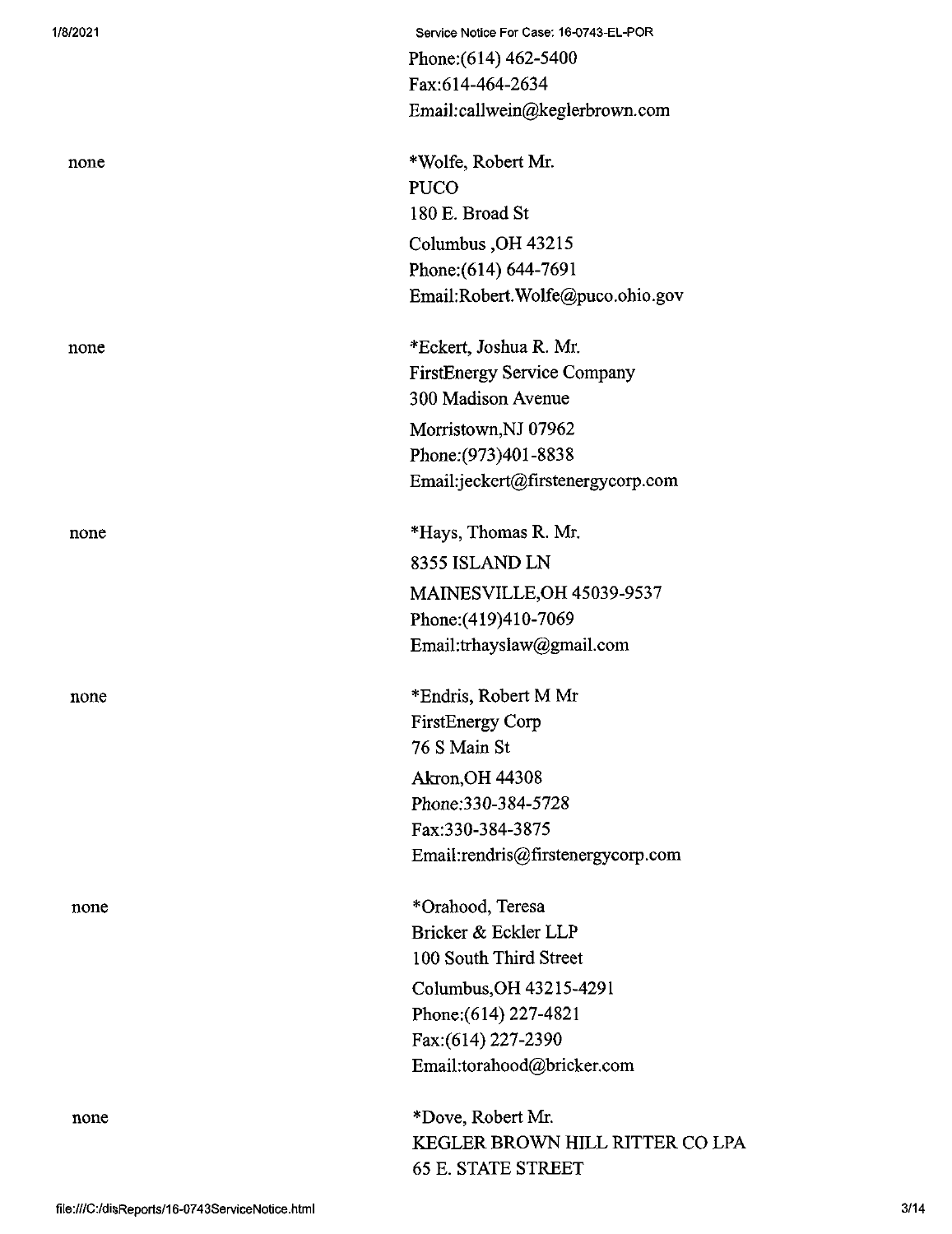| 1/8/2021 | Service Notice For Case: 16-0743-EL-POR<br><b>SUITE 1800</b><br>Columbus, OH 43215-4295<br>Phone:614-462-5443<br>Fax:614-464-2634<br>Email:RDOVE@KEGLERBROWN.COM                                             |
|----------|--------------------------------------------------------------------------------------------------------------------------------------------------------------------------------------------------------------|
| none     | *Williams, Jamie Ms.<br><b>Ohio Consumers' Counsel</b><br>65 East State Street, 7th Floor<br>Columbus, OH 43215-4213<br>Phone: 614-466-9547<br>Email:jamie.williams@occ.ohio.gov                             |
| none     | *Miller, Graeme Mr.<br>Energy Resources Center at University of Illinois<br>1309 S. Halsted Ave<br>Chicago, IL 60607<br>Phone: 312-996-3711<br>Email:gmille7@uic.edu                                         |
| none     | *Scott, Tonnetta Ms.<br>Ohio Attorney General<br>30 East Broad Street<br>Columbus, OH 43215<br>Phone: (614) 466-4395<br>Fax:(614)466-4395<br>Email:tonnetta.scott@ohioattorneygeneral.gov                    |
| none     | *Bojko, Kimberly W. Mrs.<br>Carpenter Lipps & Leland LLP<br>280 North High Street<br>280 Plaza Suite 1300<br>Columbus, OH 43215<br>Phone: 614-365-4100<br>Fax:614-365-9145<br>Email:bojko@carpenterlipps.com |
| none     | VAYSMAN, LARISA<br>DUKE ENERGY OHIO INC<br>139 EAST FOURTH STREET, ML 1303<br>CINCINNATI, OH 45202<br>Phone: 513-287-4010                                                                                    |

\*Spencer, Ken Mr.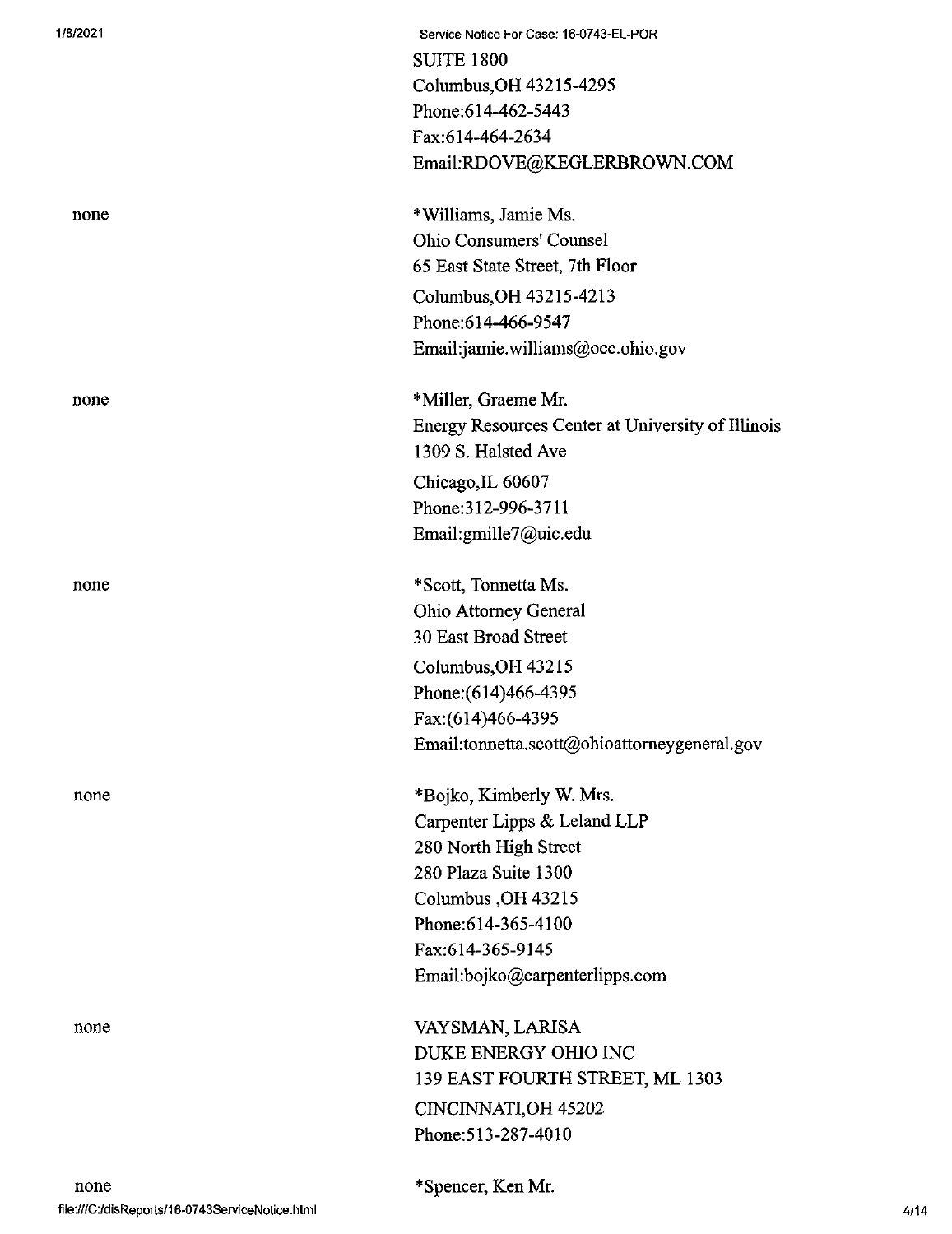1/8/2021 Service Notice For Case: 16-0743-EL-POR

Armstrong & Okey, Inc. 222 East Town Street, 2nd Floor CoIumbus,OH 43215 Phone:614-224-9481 Fax:614-224-5724 Email:kspencer@aando.com

none \*Greene, Tracy J Mrs. Ohio Consumers' Counsel 65 East State St. 7th Floor CoIumbus,OH 43215 Phone:614-466-9547 Fax:614-466-8574 Email:tracy.greene@occ.ohio.gov

none \*Fischer, Mary E Ms. Public Utilities Commission of Ohio 180 E. Broad St. Columbus,OH 43215 Phone:(614)466-0469 Email:mary.fischer@puco.ohio.gov

none \*Chilcote, Heather A Public Utilities Commission of Ohio 180 East Broad Street Columbus,OH 43215 Phone:(614) 466-0407 Email:heather.chilcote@puco.ohio.gov

none \*Sherman, William Mr. Combined Heat and Power Alliance 3100 Clarendon Blvd Suite 800 Arlington,VA 22201 Phone:(703)717-5590 Email:williams@dgardiner.com

none \*01iker, Joseph E. Mr. IGS Energy 6100 Emerald Parkway Dublin,OH 43016 Phone:614-659-5069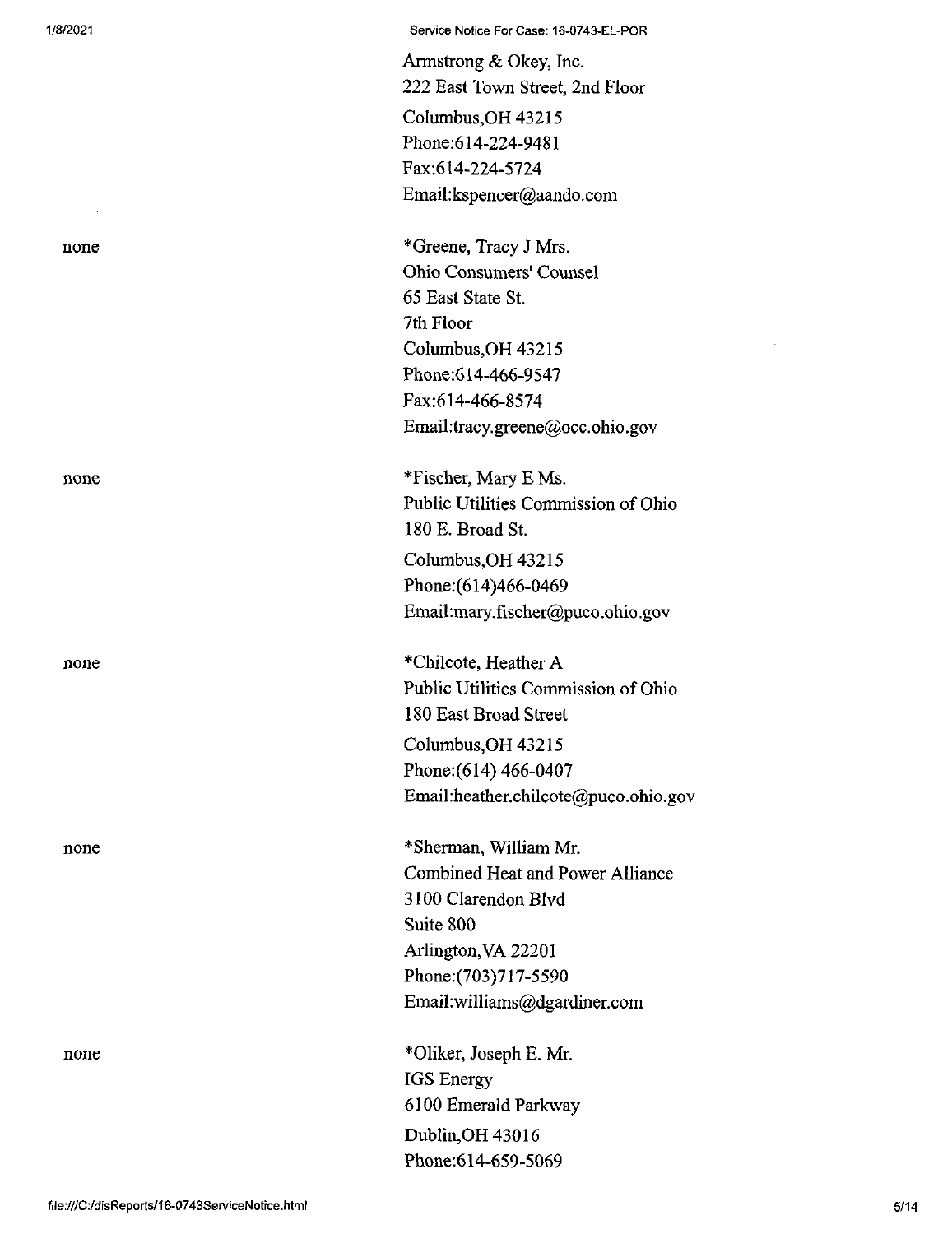none

none

none

none

Service Notice For Case: 16-0743-EL-POR Email:joliker@igsenergy.com

\*Mackin, Mel Ms. Ceres 99 Chauncy St 6th Floor Boston,MA 02111 Phone:(617)247-0700 Email:mackin@ceres.org

none \*Kuhnell, Dianne Duke Energy Business Services 139 E. Fourth Street Cincinnati,OH 45202 Phone:(513)287-4337 Fax:(513)287-4386 Email:dianne.kuhnell@duke-energy.com

> \*Staff, Docketing Docketing 180 East Broad Street 11th Floor Columbus,OH 43215 Phone:614-466-4095 Fax:614-466-0313 Email:docketing@puco.ohio.gov

\*Pritchard, Matthew R. Mr. McNees Wallace & Nurick 21 East State Street 17th Floor Columbus,OH 43215 Phone:614-719-2840 Fax:614-469-4653 Email:mpritchard@mcneeslaw.com

\*Fleisher, Madeline Ms. Dickinson Wright PLLC 150 E. Gay Street Suite 2400 Columbus,OH 43215 Phone:614-591-5474 Fax:844-670-6009 Email:mfleisher@dickinsonwright.com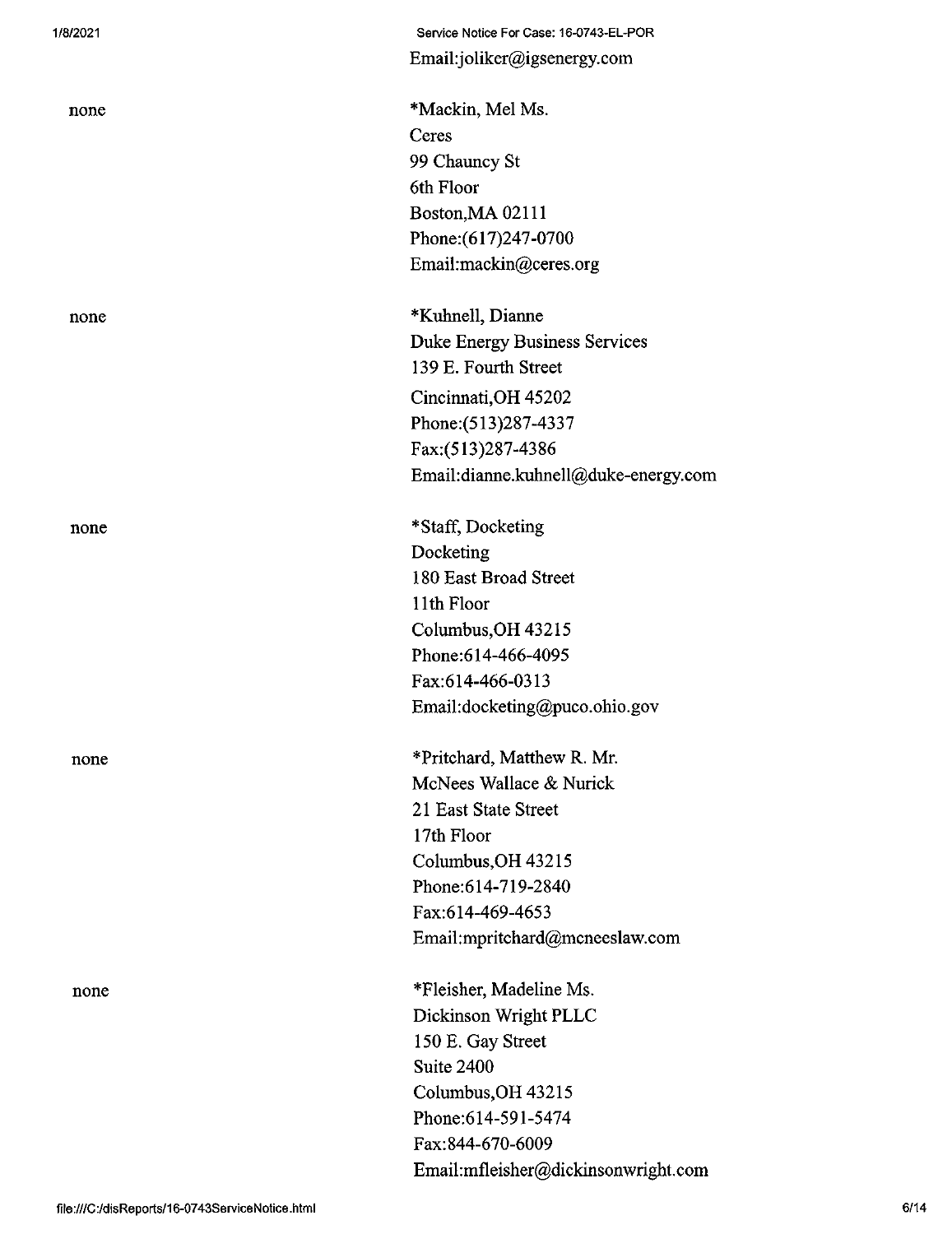| none |  |  |
|------|--|--|
| none |  |  |
| none |  |  |
| none |  |  |
| none |  |  |

\*Cox, Caroline Ms. Environmental Law & Policy Center 35EWackerDr Ste 1600 Ste 1600 Chicago,IL 60601 Phone:(865) 803-1778 Email:ccox@elpc.org

\*Nourse, Steven T Mr. American Electric Power Service Corporation <sup>1</sup> Riverside Plaza, 29th Floor Columbus,OH 43215 Phone: (614) 716-1608 Fax:(614) 716-2950 Email:stnourse@aep.com

D'ASCENZO, ROCCO O ATTORNEY AT LAW DUKE ENERGY OHIO 139 EAST FOURTH ST, 1303-MAIN CINCINNATLOH 45202 Phone:(513) 287-4320 Fax:(513) 287-4385 Email:rocco.d'ascenzo@cinergy.com

\*Hromalik, Nicholas Mr. Midwest Energy Efficiency Alliance 20 North Wacker Drive Suite 1301 Chicago,IL 60606 Phone:312-784-7265 Email:nhromalik@mwalliance.org

\*Ostrowski, Erika Ms. FirstEnergy Service Company 76 South Main Street Akron,OH 44308 Phone:330-384-5803 Fax:330-384-3875 Email:eostrowski@firstenergycorp.com

\*Nix, Shauni Mrs. Ohio Energy Project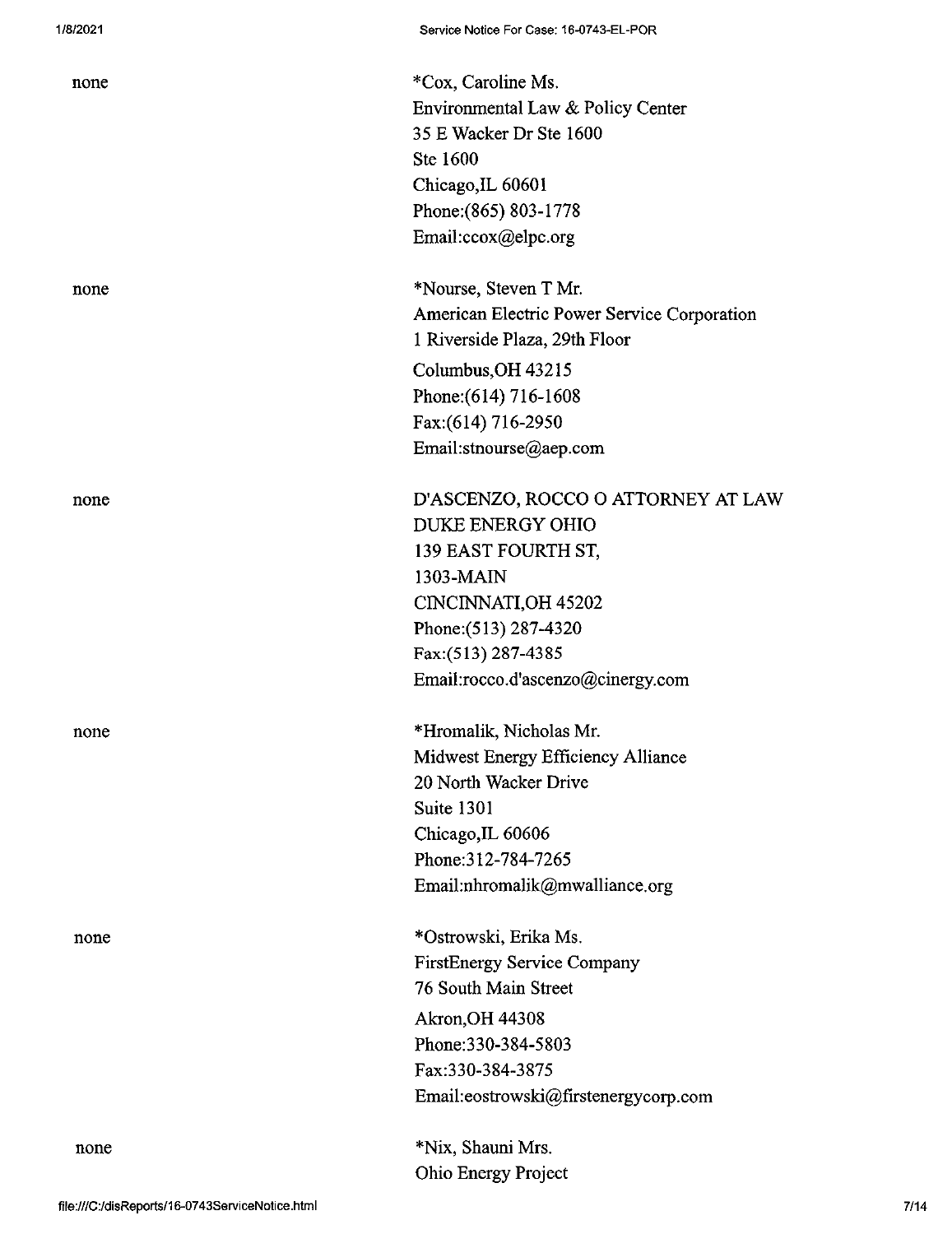| 1/8/2021 | Service Notice For Case: 16-0743-EL-POR |
|----------|-----------------------------------------|
|          | 200 East Wilson Bridge Road             |
|          | Worthington, OH 43085                   |
|          | Phone: (614) 204-9619                   |
|          | Email:snix@ohioenergy.org               |
| none     | *Gates, Debbie L Mrs.                   |
|          | Duke Energy                             |
|          | 139 East Fourth Street                  |
|          | 1303-Main                               |
|          | Cincinanti, OH 45201                    |
|          | Phone: 513-287-4332                     |
|          | Fax:513-287-4385                        |
|          | Email:debbie.gates@duke-energy.com      |
| none     | *Dunn-Lucco, Carrie M Ms.               |
|          | FirstEnergy Service Company             |
|          | 76 Main Street S                        |
|          | Akron, OH 44308                         |
|          | Phone: 330-761-2352                     |
|          | Fax:330-384-3875                        |
|          | Email:cdunn@firstenergycorp.com         |
| none     | *Bingham, Deb J. Ms.                    |
|          | Office of the Ohio Consumers' Counsel   |
|          | 65 East State Street, 7th Floor         |
|          | Columbus, OH 43215-4203                 |
|          | Phone:614-466-1311                      |
|          | Fax:614-466-9475                        |
|          | Email:debra.bingham@occ.ohio.gov        |
| none     | PAUL WHITFIELD, ANGELA M                |
|          | CARPENTER LIPPS & LELAND LLP            |
|          | 280 PLAZA SUITE 1300                    |
|          | <b>280 NORTH HIGH STREET</b>            |
|          | COLUMBUS, OH 43215                      |
| none     | *Sechler, Joel E Mr.                    |
|          | Carpenter Lipps & Leland LLP            |
|          | 280 Plaza                               |
|          | 280 N. High St Ste 1300                 |
|          | Columbus, OH 43215                      |
|          | Phone: $(614)$ 365-4100                 |
|          | Fax:(614) 365-9145                      |
|          | Email:sechler@carpenterlipps.com        |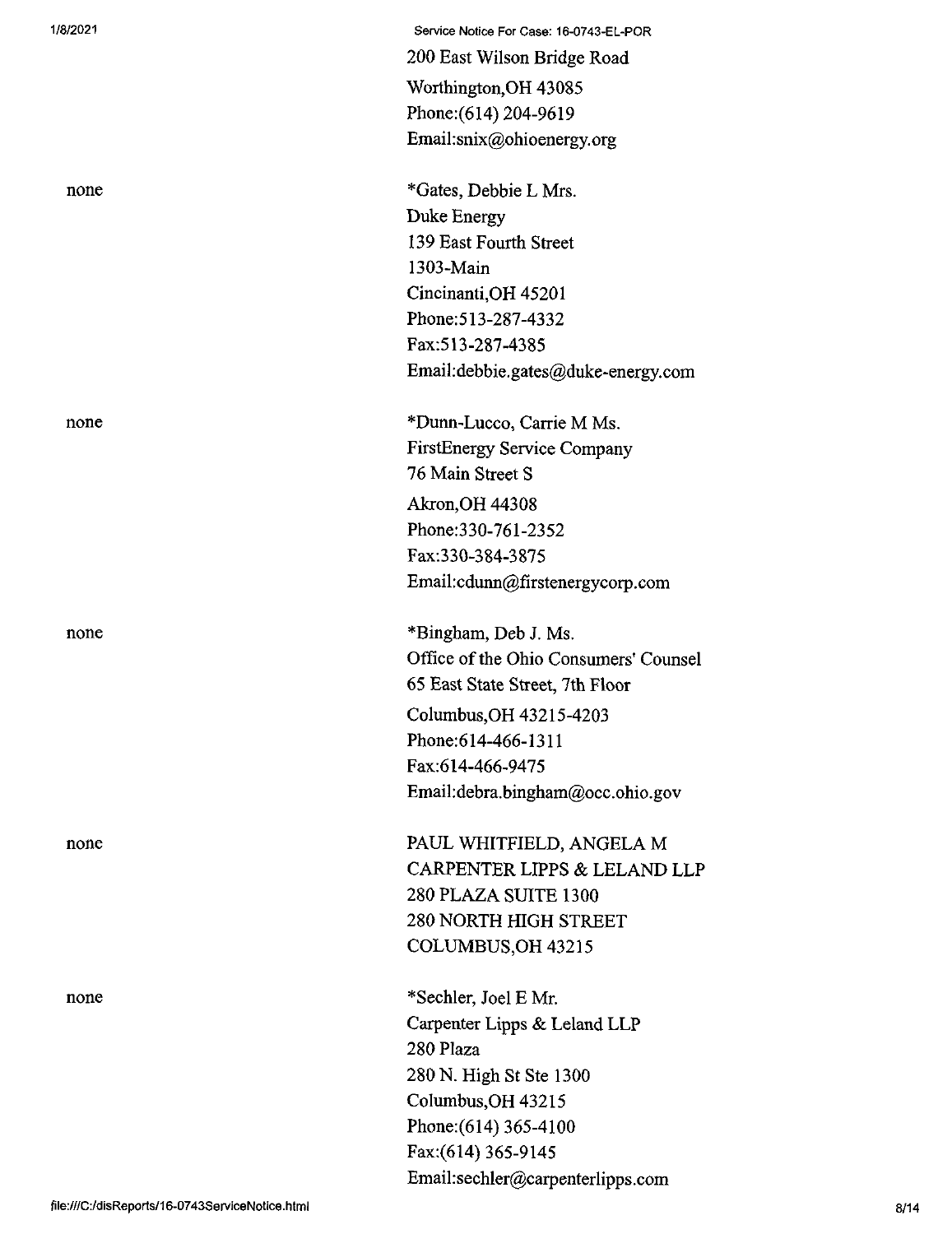| none | *Kolich, Kathy J Ms.<br>Kathy J. Kolich, Attorney at Law<br>1521 Hightower Drive |
|------|----------------------------------------------------------------------------------|
|      | Uniontown, OH 44685                                                              |
|      | Phone: 330-316-2378                                                              |
|      | Fax: 330-384-3875                                                                |
|      | Email:kjklaw@yahoo.com                                                           |
| none | *Smith, Cheryl A Ms.                                                             |
|      | Carpenter Lipps & Leland                                                         |
|      | 280 N. High Street                                                               |
|      | Suite 1300                                                                       |
|      | Columbus, OH 43081                                                               |
|      | Phone: 614-365-4100                                                              |
|      | Fax:614-365-9145                                                                 |
|      | Email:smith@carpenterlipps.com                                                   |
| none | *Leach-Payne, Vicki L. Ms.                                                       |
|      | McNees Wallace & Nurick LLC                                                      |
|      | 21 E. State St., 17th Floor                                                      |
|      | Columbus, OH 43215                                                               |
|      | Phone:614-719-2847                                                               |
|      | Fax:614-469-4653                                                                 |
|      | Email:vleach-payne@mwncmh.com                                                    |
| none | *Gladman, Michael R.                                                             |
|      | Jones Day                                                                        |
|      | 325 John H. McConnell Blvd.                                                      |
|      | Suite 600                                                                        |
|      | Columbus, OH 43215                                                               |
|      | Phone: 614-281-3865                                                              |
|      | Fax:614-461-4198                                                                 |
|      | Email:mrgladman@jonesday.com                                                     |
| none | *Gladman, Michael R.                                                             |
|      | Jones Day                                                                        |
|      | 325 John H. McConnell Blvd.                                                      |
|      | Suite 600                                                                        |
|      | Columbus, OH 43215                                                               |
|      | Phone: 614-281-3865                                                              |
|      | Fax:614-461-4198                                                                 |
|      | Email:mrgladman@jonesday.com                                                     |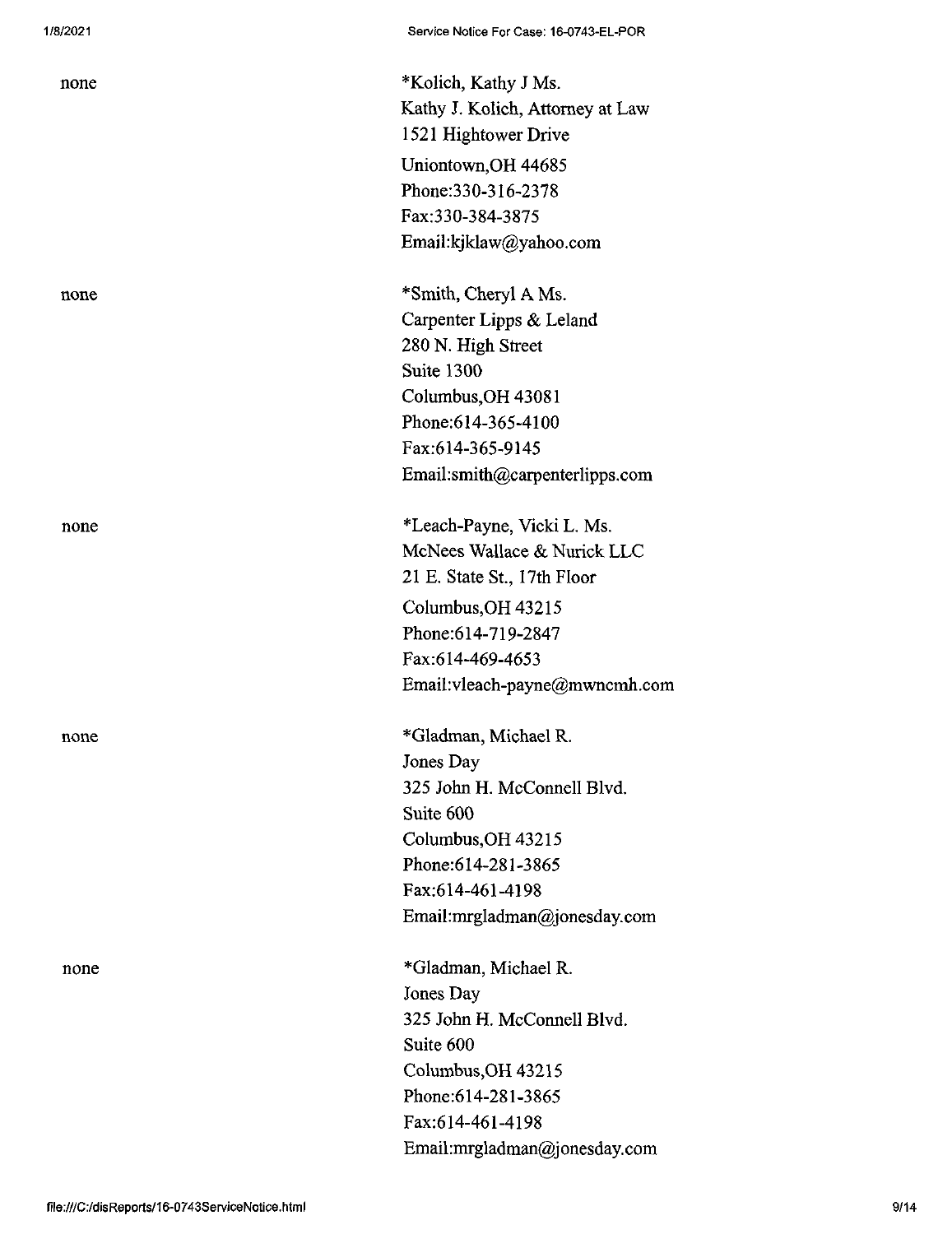#### 1/8/2021

none

none

Service Notice For Case: 16-0743-EL-POR \*Chapman, Tara L Ms. IGS Energy 6100 Emerald Parkway Dublin,OH 43017 Phone:(614)659-5058 Fax:855-726-3542 Email:tchapman@igsenergy.com

none \*Allwein, Christopher J. Mr. Kegler Brown Hill & Ritter, LPA 65 East State Street Suite 1800 Columbus,OH 43215 Phone:(614) 462-5400 Fax:614-464-2634 Email:callwein@keglerbrown.com

none \*Gaunder, Debra A Carpenter Lipps & Leland LLP 280 N High Street, Suite 1300 Columbus,OH 43215 Phone:614-300-4005 Fax:614-365-9145 Email:gaunder@carpenterlipps.com

none \*Dove, Robert Mr. KEGLER BROWN HILL RITTER CO LPA 65 E. STATE STREET SUITE 1800 Columbus,OH 43215-4295 Phone:614-462-5443 Fax:614-464-2634 Email:RDOVE@KEGLERBROWN.COM

none \*Williams, Samantha Natural Resources Defense Council 20 N. Wacker Drive Ste 1600 Chicago,IL 60606 Phone:415-533-2060 Email:swilliams@nrdc.org

> HEALEY, CHRISTOPHER OHIO CONSUMERS COUNSEL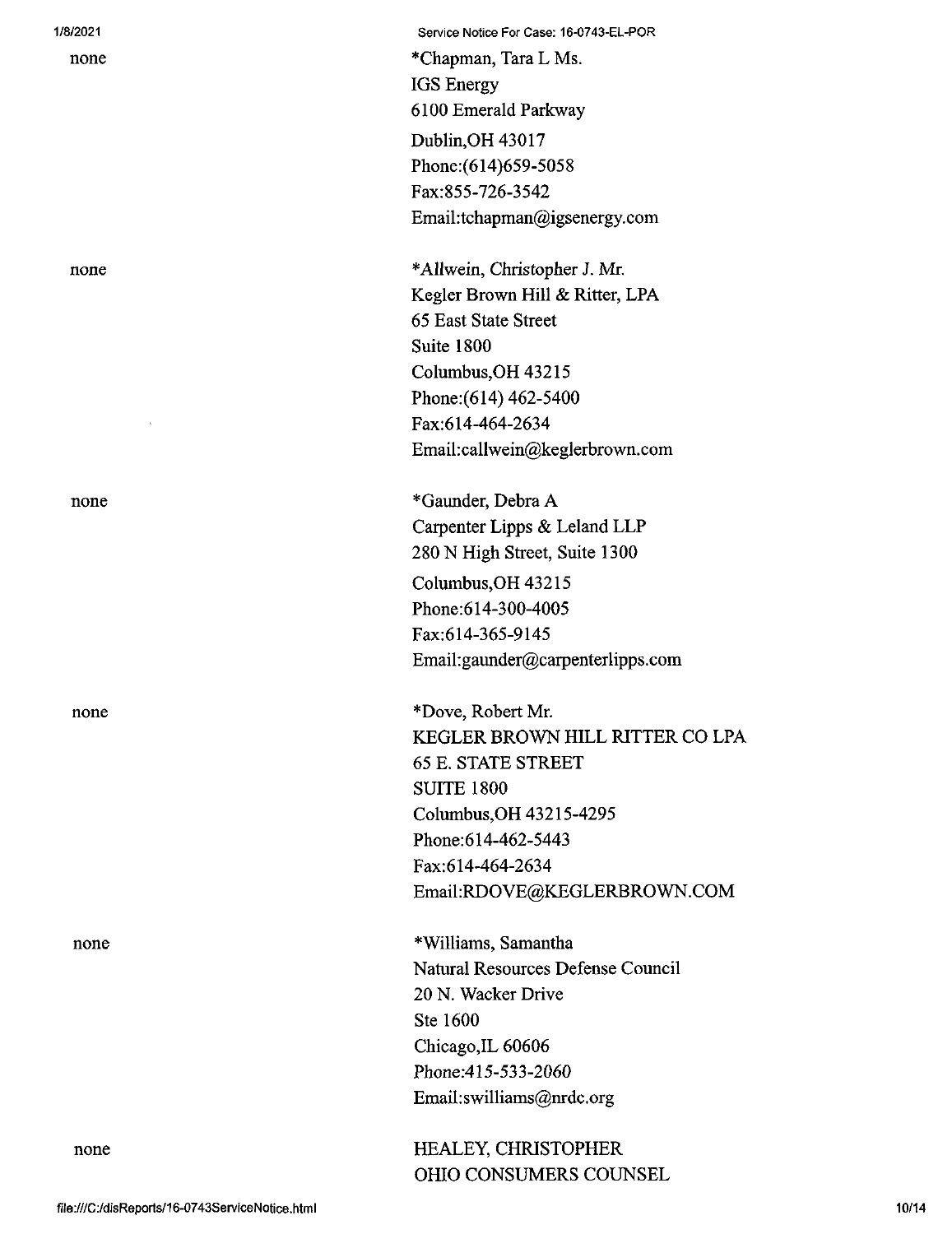|                                                 | <b>65 E STATE STREET</b>                     |       |
|-------------------------------------------------|----------------------------------------------|-------|
|                                                 | <b>SUITE 700</b>                             |       |
|                                                 | COLUMBUS, OH 43215                           |       |
|                                                 | Phone: 614-466-9571                          |       |
|                                                 | Email:CHRISTOPHER.HEALEY@OCC.OHIO.GOV        |       |
| none                                            | KELTER, ROBERT ATTORNEY AT LAW               |       |
|                                                 | ENVIRONMENTAL LAW & POLICY CENTER            |       |
|                                                 | <b>35 EAST WACKER DRIVE</b>                  |       |
|                                                 | <b>SUITE 1600</b>                            |       |
|                                                 | CHICAGO, IL 60601-2206                       |       |
|                                                 | Phone: 312-795-3734                          |       |
|                                                 | Fax:312-795-3730                             |       |
|                                                 | Email:RKELTER@ELPC.ORG                       |       |
| none                                            | *Brigner, Gina L Ms.                         |       |
|                                                 | <b>Ohio Consumers' Counsel</b>               |       |
|                                                 | 65 E. State Street, 7th Floor                |       |
|                                                 | Columbus, OH 43215                           |       |
|                                                 | Phone: 614-644-0684                          |       |
|                                                 | Fax:614-466-9475                             |       |
|                                                 | Email:brigner@occ.state.oh.us                |       |
| none                                            | *Miller, Vesta R                             |       |
|                                                 | Public Utilities Commission of Ohio          |       |
|                                                 | 180 East Broad Street                        |       |
|                                                 | Columbus, OH 43215                           |       |
|                                                 | Phone: 614-466-7702                          |       |
|                                                 | Email: Vesta.Miller@puc.state.oh.us          |       |
| none                                            | *Scott, Tonnetta Ms.                         |       |
|                                                 | <b>Ohio Attorney General</b>                 |       |
|                                                 | 30 East Broad Street                         |       |
|                                                 | Columbus, OH 43215                           |       |
|                                                 | Phone: (614) 466-4395                        |       |
|                                                 | Fax:(614)466-4395                            |       |
|                                                 | Email:tonnetta.scott@ohioattorneygeneral.gov |       |
| none                                            | *Bojko, Kimberly W. Mrs.                     |       |
|                                                 | Carpenter Lipps & Leland LLP                 |       |
|                                                 | 280 North High Street                        |       |
|                                                 | 280 Plaza Suite 1300                         |       |
|                                                 | Columbus, OH 43215                           |       |
|                                                 | Phone: 614-365-4100                          |       |
| file:///C:/disReports/16-0743ServiceNotice.html |                                              | 11/14 |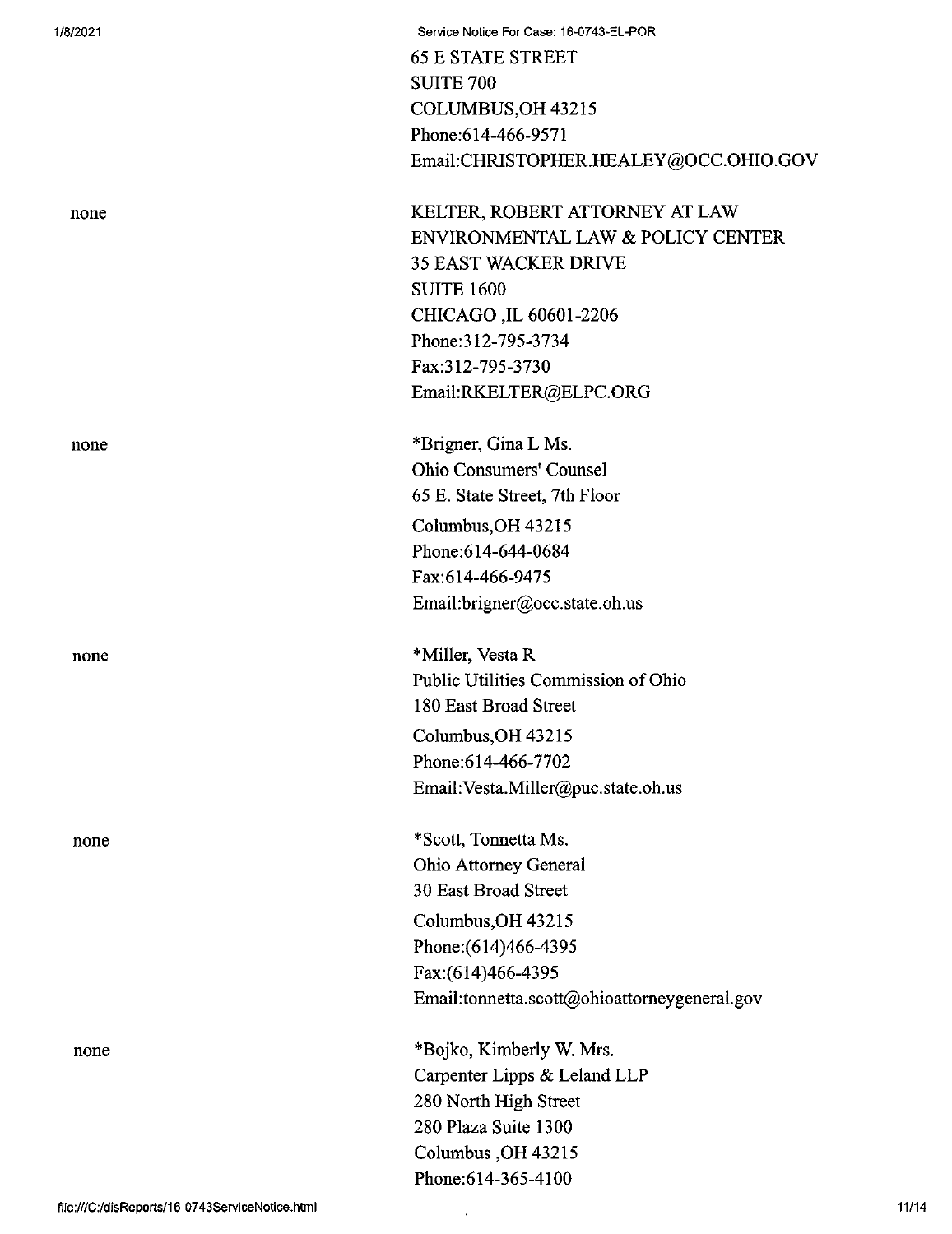| 1/8/2021 | Service Notice For Case: 16-0743-EL-POR |
|----------|-----------------------------------------|
|          | Fax:614-365-9145                        |
|          | Email:bojko@carpenterlipps.com          |
| none     | OSTROWSKI, ERIKA                        |
|          | FIRSTENERGY SERVICE CO                  |
|          | 76 S MAIN ST                            |
|          | AKRON, OH 44308                         |
|          | Phone: 330-761-2532                     |
| none     | *Oliker, Joseph E. Mr.                  |
|          | <b>IGS</b> Energy                       |
|          | 6100 Emerald Parkway                    |
|          | Dublin, OH 43016                        |
|          | Phone:614-659-5069                      |
|          | Email:joliker@igsenergy.com             |
| none     | *Kelter, Robert Mr.                     |
|          | Environmental Law & Policy Center       |
|          | 35 East Wacker Drive, Suite 1600        |
|          | Chicago, IL 60601                       |
|          | Phone: 312-795-3734                     |
|          | Fax:312-795-3730                        |
|          | Email:rkelter@elpc.org                  |
| none     | *Perko, James D Mr.                     |
|          | Carpenter Lipps & Leland                |
|          | 280 N High St Ste 1300                  |
|          | Columbus, OH 43215                      |
|          | Phone:614-365-4110                      |
|          | Fax:614-365-9145                        |
|          | Email:perko@carpenterlipps.com          |
| none     | *Dunn-Lucco, Carrie M Ms.               |
|          | <b>FirstEnergy Service Company</b>      |
|          | 76 Main Street S                        |
|          | <b>Akron, OH 44308</b>                  |
|          | Phone: 330-761-2352                     |
|          | Fax:330-384-3875                        |
|          | Email:cdunn@firstenergycorp.com         |
|          |                                         |

# **INTERVENOR**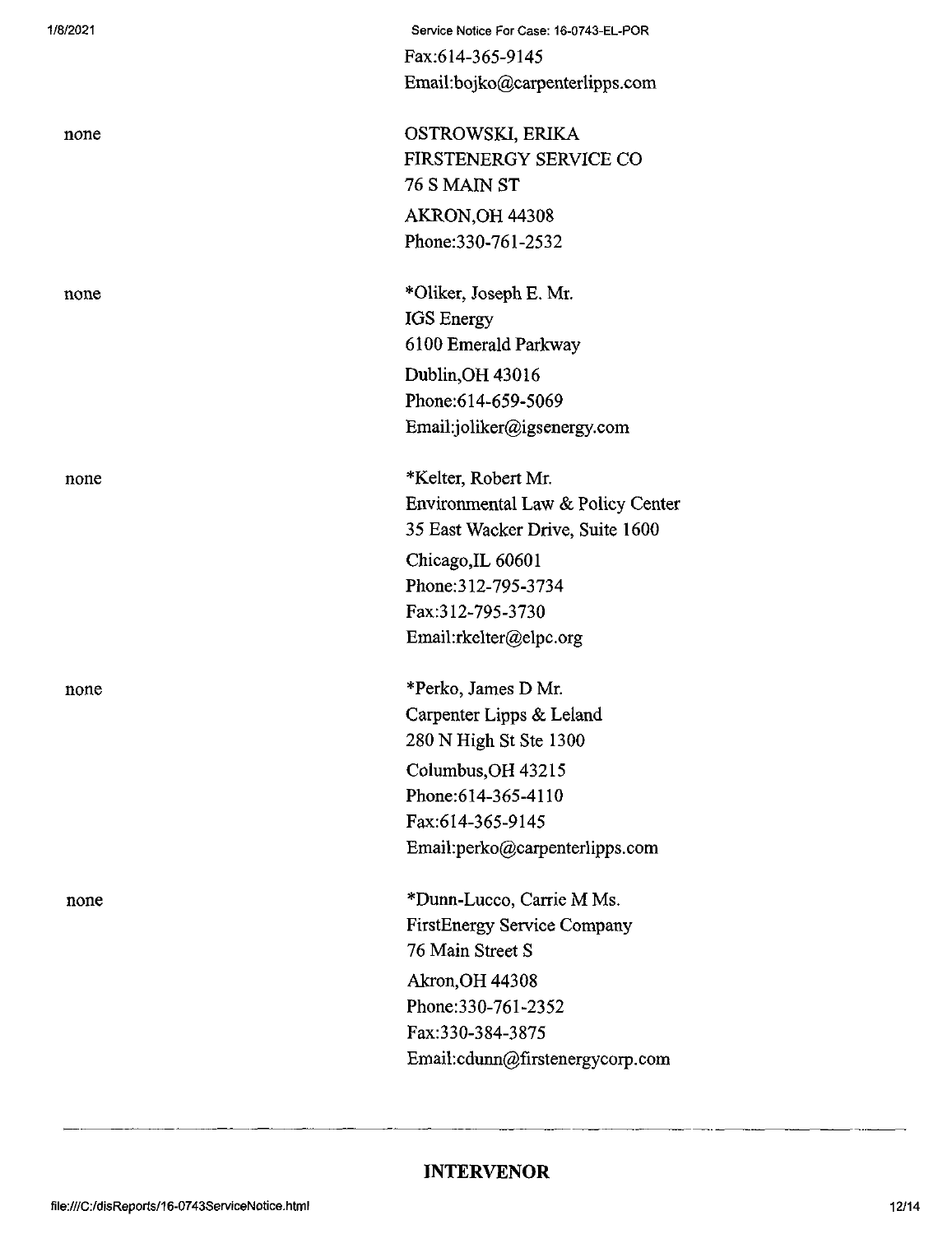### **ATTORNEY**

**PARTY OF RECORD** ENVIRONMENTAL DEFENSE FUND JOHN FINNIGAN 6735 HIDDEN HILLS DRIVE CINCINNATI,OH 45230 Phone:513-226-9558

### ENVIRONMENTAL LAW & POLICY CENTER

NONE

NONE

21 WEST BROAD STREET SUITE 800 COLUMBUS ,OH 43215-4189 Phone:614-488-3301

INDUSTRIAL ENERGY USERS OF OHIO MATTHEW R. PRITCHARD MCNEES WALLACE & NURICK LLC FIFTH THIRD CENTER 21 EAST STATE ST 17TH FLOOR COLUMBUS,OH 43215 Phone:(614) 469-8000

\*Pritchard, Matthew R. Mr. McNees Wallace & Nurick

21 East State Street

17th Floor Columbus,OH 43215 Phone:614-719-2840 Fax:614-469-4653 Email:mpritchard@tncneeslaw.com

OHIO CONSUMERS' COUNSEL CHRISTOPHER HEALEY 65 EAST STATE STREET 7TH FLOOR COLUMBUS,OH 43215-4203 Phone:(614) 466-9571 Email:CHRISTOPHER.HEALEY@OCC.OHIO.GOV

OHIO ENVIRONMENTAL COUNCIL

**NONE** 

NONE

1145 CHESAPEAKE AVE I COLUMBUS,OH 43212 Phone:(614) 487-7506 Fax:(614) 487-7510

OHIO HOSPITAL ASSOCIATION BRICKER & ECKLER LLP 100 SOUTH THIRD STREET COLUMBUS,OH 43215-4291 Phone:614-227-2300 Fax:614-227-2390 Email:INFO@BRICKER.COM file:///C;/disReports/16-0743ServiceNotice.htmI

NONE